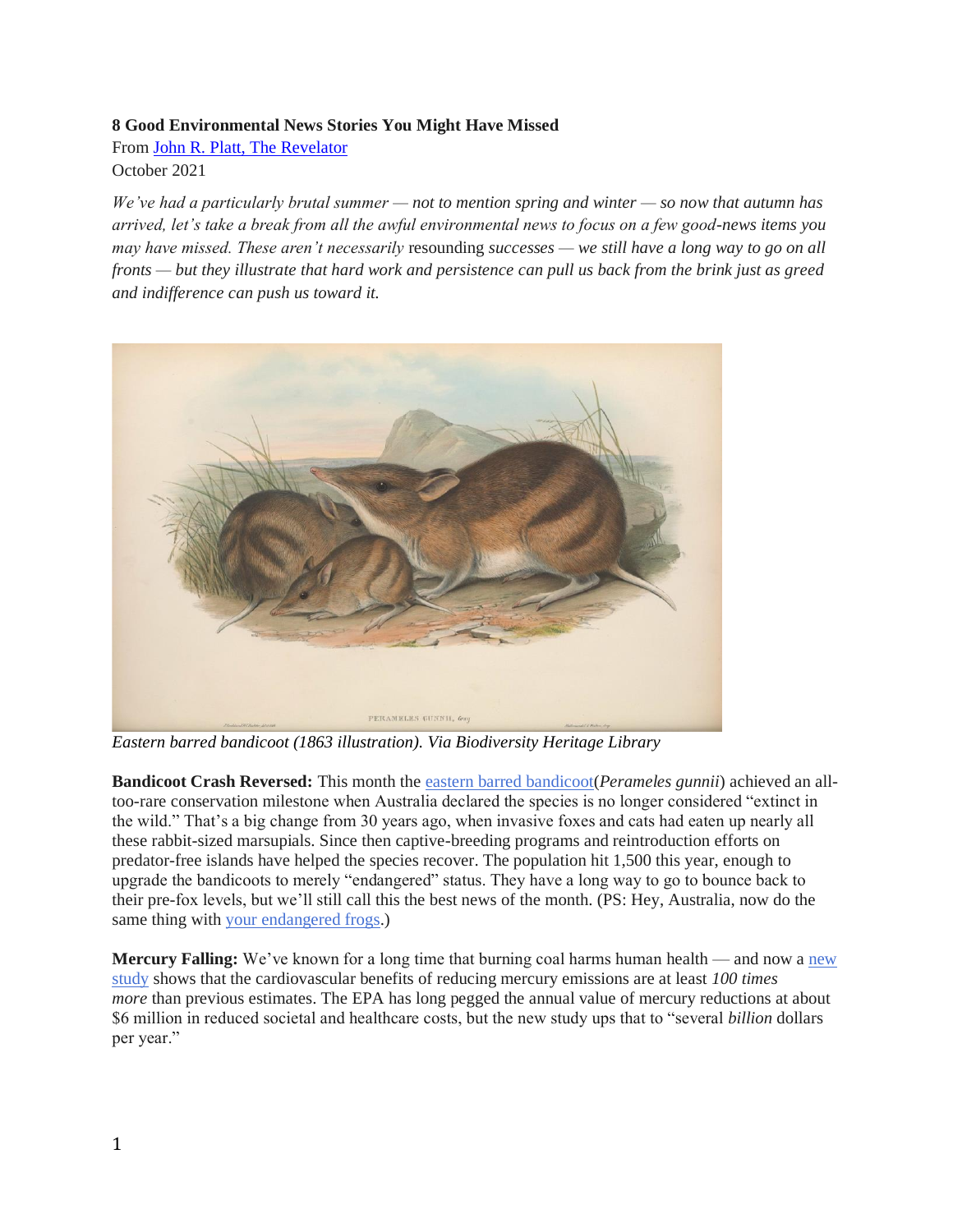Why is this dangerous revelation good news? It always helps to find out how things are harming us so we can make a change. This research has enormous potential to improve human health, and the researchers say it should offer further incentives for decarbonizing our economy.

Despite these conclusions, the study generated almost no media coverage outside the subscriptiononly *[E&E News](https://subscriber.politicopro.com/article/eenews/2021/09/09/study-benefits-of-mercury-cuts-100x-more-than-epa-estimates-280413)*. That's a shame, so let's hope the right people see it moving forward and the results are incorporated into plans for a just energy transition. They should also play a role in the EPA's promise to revisit the Mercury and Air Toxics Standards [weakened by the Trump administration.](http://blogs.edf.org/climate411/2021/08/31/epa-expected-to-act-soon-on-mercury-and-air-toxics-standards/)



*Photo: Jim Peaco/Yellowstone National Park*

**Howling Good News:** The U.S. Fish and Wildlife Service announced a status review of the gray [wolf](https://www.fws.gov/news/ShowNews.cfm?ref=service-to-initiate-status-review-of-gray-wolf-in-the-western-us-&_ID=36998) (*Canis lupus*) in the western United States, which the Trump administration removed from the protection of the Endangered Species Act two days before the insurrection. This move — which, full disclosure, stems from petitions by several conservation groups, including our publisher, the Center for Biological Diversity — comes just as Idaho and Montana plan massive wolf hunts. Tragically, the Fish and Wildlife Service has taken no action to stop those slaughters (which have [already started\)](https://www.bozemandailychronicle.com/news/environment/three-yellowstone-national-park-wolves-killed-in-montana/article_acec31f0-b3e1-57af-a524-c4b25c229a13.html), but it's still welcome news that could eventually restore the species' protection.

(As long as we're talking about it, this [on-again, off-again](https://therevelator.org/trump-administration-delist-wolves/) protection for wolves has grown expensive in both blood and treasure — for U.S. taxpayers and most of all for the [hundreds of wolves that have been](https://therevelator.org/wolves-lose-protection/)  [shot and trapped](https://therevelator.org/wolves-lose-protection/) over the past few years. Maybe, if they get protected again, we can just keep it that way?)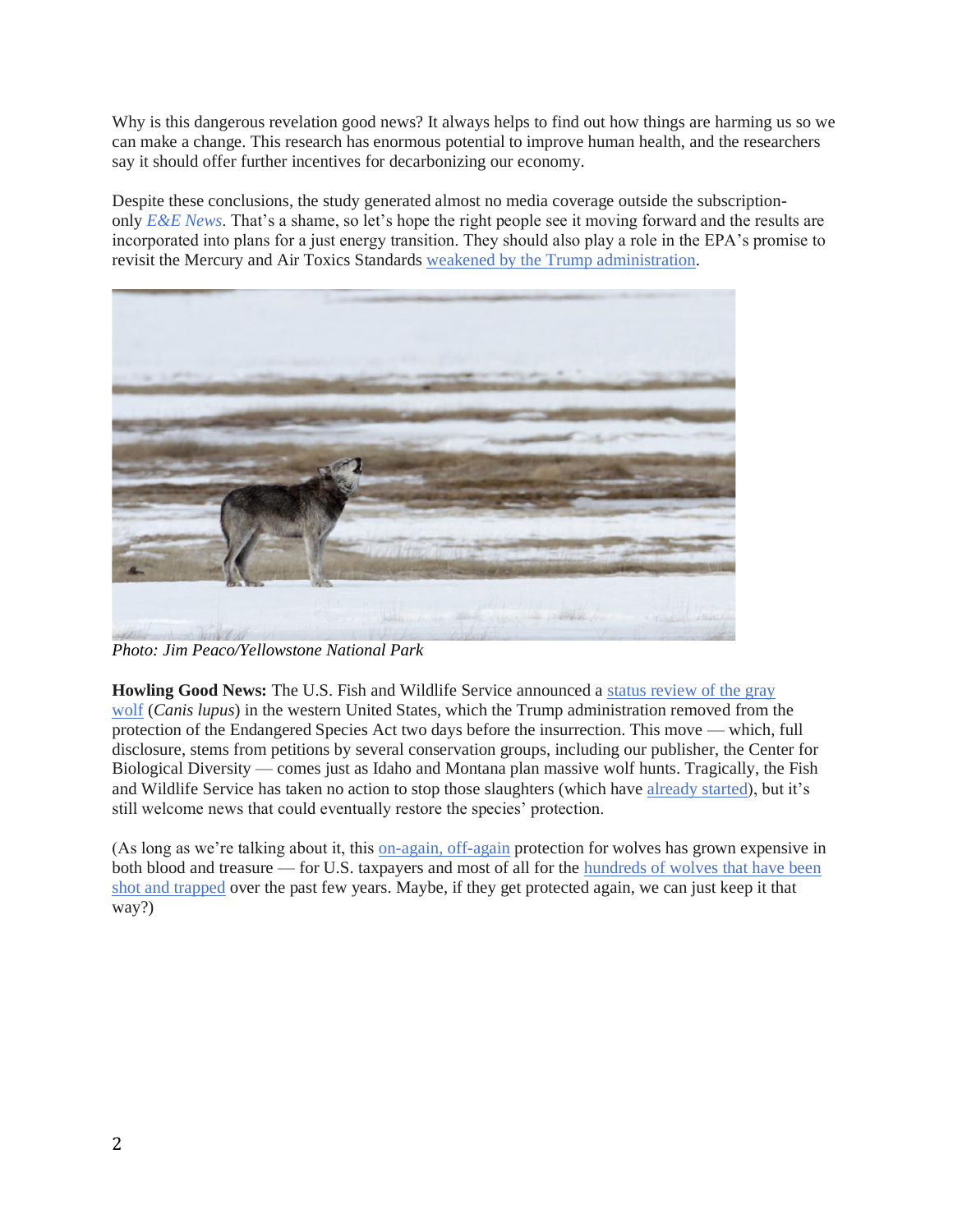

*Sirocco, the world-famous kākāpō. Photo: Chris Birmingham/New Zealand Department of Conservation (CC BY 2.0)*

**Kākāpō Code:** In good news for one of the world's rarest parrots (and one of my favorite species), new research finds that the last 201 kākāpō (*Strigops habroptila)* [remain genetically healthy](https://www.sciencefocus.com/news/interbreeding-might-actually-have-saved-the-kakapo-a-rare-waddling-parrot-from-extinction/) despite centuries of inbreeding. All of today's remaining kākāpō have descended from just 50 birds rescued from extinction in 1995 and placed into a conservation breeding program, but the inbreeding started long before that — as much as 10,000 years ago, due to the island-loving, flightless birds' extreme isolation.

This inbreeding, as odd as it may seem, could be one reason why the species has survived: It's basically already bred mutations out of the system.

The other reason kākāpō have survived? People. Not only do the birds have a dedicated crew of New Zealand conservationists working to help them, they're also beloved by the general public. This genetic work got its start with a [crowdfunding campaign back in 2016,](https://blogs.scientificamerican.com/extinction-countdown/kakapo-genome/) when there were only 125 kākāpō alive. The fact that the population has grown so much in the past five years while we continued to expand our conservation knowledge is a testament to both these groups.

**Pahk the Electric Cah in Hahvahd Yahd:** After years of activism by students and alumni, mega-rich Harvard University finally announced it has [divested its \\$40 billion endowment from fossil fuels,](https://billmckibben.substack.com/p/triumph-harvard-finally-divests-from) except for a few "legacy" funds that will soon be liquidated. Harvard all but laughed at activists when they first brought up this issue a decade ago. Now it's set the stage for other universities to follow.

**Coal's Continued Decline:** A report from a trio of climate groups finds that more than 75% of the world's planned new coal plants have been [abandoned](https://www.theguardian.com/environment/2021/sep/14/most-plans-for-new-coal-plants-scrapped-since-paris-agreement) since the 2015 Paris climate accord — a number that's probably already even higher, since just a few days after the report came out China pledged that it would [stop building new coal plants abroad.](https://www.bbc.com/news/world-asia-china-58647481)

Obviously, China itself remains a major consumer of coal within its borders, and critics say this pledge came with precious few details, but we'll take what victories we can get. (Let's not forget the counterpoint to this story, though: U.S. coal production is *up 8.4% this year*, according to data released by the U.S. Energy Information Administration on Sept. 23. *Sigh…*)